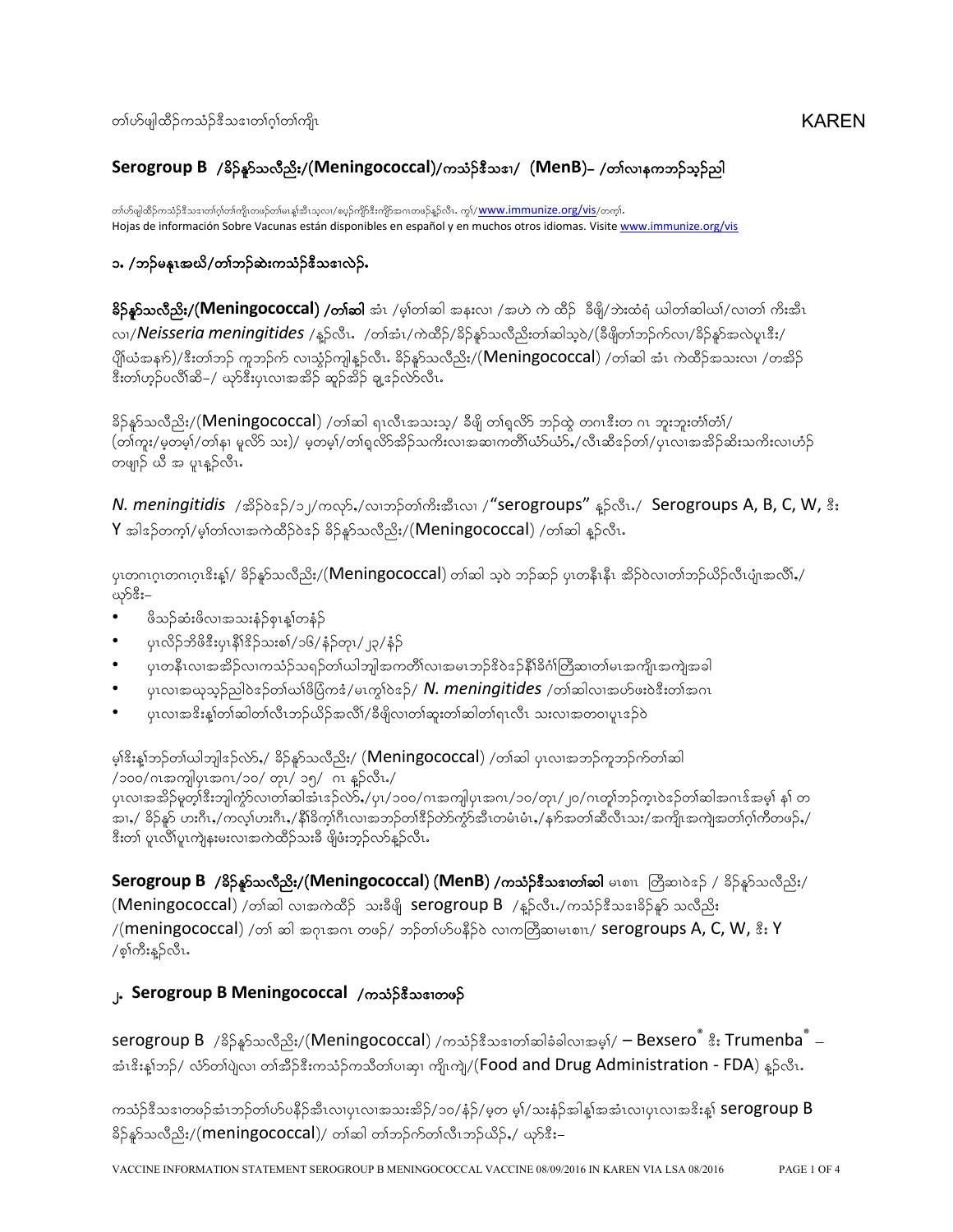- ပုၤလၢအအိဉ်လ၊တါဆါတါလီၤဘဉ်ယိဉ်အလီ၊ိခီဖျို/ serogroup B နိဉ်နှာ်သလီညိး/(meningococcal) /တါဆါ အတ္ပ္ပါပက္မသား
- ပုၤလၢအကမီဟးဂိၤကွႆာ်/မ့တမ့္၊်ဴ/ဘဉ်တၢ်ထုးထိဉ်ကွံာ်
- ပုၤလၢအနီးခိဂံကြိဆ၊တၢ်အကျိုးအကျဲတ၊်အိဉ်သးလ၊တ၊်ကိုးအီးလ၊ "တ၊်တလ၊ပုံၤဒီးတ၊်မၤပုံၤထိဉ်ပုံၤထိတ၊်"/(persistent complement component deficiency)"
- ပုံးလှူအစူးကျွတ်နဉ်ကသံဉ် eculizumab (တာကြီးစွာကြီးလှု/Soliris)  $\bullet$
- ပုၤလၢအၰသွဉ်ညါဝဲဒဉ်တၢ်ဃၢိဖိပြံကဒံ/မၤက္ဂၢ်ဝဲဒဉ်/ N. meningitides တၢ်ဆါလၢအဟ်ဖးဝဲဒီးတၢ်အဂၤ

ကသံဉ်ဒီသဒၢအံၤတၢ်ဟ္ဥ်ာဝဲဒဉ်ပုၤလၢအသးအိဉ်/၁၆/နံဉ်တုၤ/၂၃/နံဉ်အဂိါသ့ဝဲ ခီဖျိ/တၢ်တြိဆ၊တၢ်ဒီသဒၢလၢကတိၢ်ဖုဉ်တ၊်ယါဘျါအဂိၢ်/အါဒဉ် တ္ပါတယ္) လုု ဆုုတ္လုု႔အတ္ရွိ berogroup B ခ်ိန္မွ်သလိုညွိႏုု (meningococcal)/ တုုဆုုိ႔ပုုက္မွာ သႏ နံဉ်/၁၆/တုၤ/၁၈/နံဉ်မ့ၢ်ဝဲ/ သးနံဉ် အဂ္ဂၤကတၢါလ၊/ ကဘဉ်ဆဲးကသံဉ်ဒီသဒၢန္ဉာလီၤႉ

လ၊တၢိနီသန္၊အဂ္ဂၤကတၢၤ်အဂိၢိႇ/ကြူးနီးန္1တဉ် Serogroup B /ခိဉ်နူခ်သလီညိး/(meningococcal) /တၢ်ဆါ ကသံဉ်နီသန္၊ အါန၊်ဒံး တခါ နဉ်လီၤႇ/ ကသံဉ်ဒီသဒၢတကလှာ်ယီတ၊်ကြၢးစူးကါအီၤပုံၤသိးသိးနဉ်လီၤႉ သံက္န၊်ပုၤလ၊ အကွၢ်ထွဲနတၢ်ကူစါယါဘျါဘဉ်ယး/ကသံဉ်ဒီသဒၢလၢန ကြားဒိး န့၊်အနိဉ်ထိဉ်နိဉ်ဒွးဆံးအါဒီးတ၊်ဆၢကတိ၊်အခါဖဲလဲဉ်တက့၊်.

# ၃./ ပုၤတနိၤတကြၢးဖိးန္၊်ကသံဉ်စီသဒၢအံၤဘဉ်

တဲဘဉ်ပုၤလၢအဟ့ဉ်နၤကသံဉ်ဒီသဒၢ–

ဖဲနမ္န္ကုံအိဉ်ဒီး/ကသံဉ်အတၢိနိဘဉ်တဖဉ်လၢအဖိဉ်အမှာ်,/လၢအကဲထိဉ်/တၢဴလီၤပျံၤလီၤဖုးလ၊/သးသမှုအင်္ဂါတက္နၤ်

နမ္နါက္ဂါဆၢဉ်မဲာ်တ္နါတါဒိဘဉ်လ၊/အမၤပုုံ၊မၤဖုးသးသမူ/ဖဲတၢ်ဒိႏန္1ဘဉ် Serogroup B /နိဉ်နူဉ်သလီညိး/(meningococcal) /ကသံဉ်ဒီသဒၢ တဘျိ/အလိၢ်ခံႇ/မှတမ့)်/ဒိးန္1ဘဉ်တၢ်တ ဘဉ် လိ $5\,$  ဒီး  $\,$  /သွံဉ်လၢ အဒိဉ်အမှာ် လ၊/ကသံဉ်အံၤတမံၤ မံၤန္ဉာ်ႇ/ ပုၤ က <u>ဒုး သူဉ်ညါနၤ /လၢ နတဘဉ်ဆဲးကသံဉ်ဒီသဒၢဘဉ်. *တဲဘဉ် ပုၤလ၊/အကွၤ်ထွဲ/နတၤ်ကူစါယါဘျါ/ဘဉ်ဃး/ ကသံဉ်လ၊ အတဘဉ်လိ*ဉ်</u> /ဒီး သံ့ဉ်/နးနူးကျုံးကျုံတဖဉ်ဖဲ နသူဉ်ညါသမွး,/ဃု႒်ဒီး တၤ် တဘဉ်လိ9်ဒီး /ရၢးဘၤှာ် လးထဲး(စ)/လၢအတဘဉ်လိ9်ဒီး န၊ နူးနူးကျုံးကျုံး ဉ် အဝဲပိ5ခွါ/မူတမ့)/ အဝဲပိ5မှဉ် တဲမှး နၤ သူဝဲ ဘဉ်ယး တၢဴတဖဉ်လ၊/အပဉ် ယှာ် /လ၊ က သံဉ်ဒီသဒ၊ အကျါ နူဉ်လီၤ

မွမ္ခါဖဲန္းအခါ/မွတမ္န္)/ဒူးအီဖိန္ဒါအကတိိုႇ

တၢဴဂူၫ်တၢ်ကျိၤလ၊/တၢ်ဟ္ဥ်ာတၢ်ဒိသဒၢကသံဥ်ဆူပုၤမိ၊်ဒ၊/မူတမ့၊်/မိ၊်လ၊/ဒုးအိဖိနှၤ်လ၊/ကကဲထိဉ်တၢ်လီၤဘဉ်ယိဉ်တအိဉ်အါလ၊်ကဲဉ်ဆိးဘ ဉ်. တာ်ကြားစူးကါအီၤဖဲအဒၢအဖၢမှာ် /မှမ့္ပါဖဲလာ/တာ်လိဉ်ဘဉ် နိ1ိနိ1် အခါဓိၤ နူဉ်လီၤ.

နမ့္ပ်က္ဆိဉ်ဒီး/တၢ်ဆါတဆံးတက္န္ပါႇ/ဒ်ံ အမူ)/တၢဴခုဉ်ဘဉ်န္ဥာ်ႇ/နဒိႏန္၊်/ကသံဉ်ဒီသဒၢတနံၤအံၤသ္နည်လီၤ နမ့္ပ်ဆူးဆါဖဲအဘဉ်ဒး/မှတမ့၊်/ း<br>န်ဒိုန် မှာမှာ နဉ်,/နကြားအိဉ်ခိုးတုၤလၢန ဘျါ က္ၤတစုနူဉ်လီၤ. နကသံဉ်သရဉ်ဟုဉ်ကူဉ်ဟုဉ်ဖူးနၤသနဉ်လီၤ.

## ၄. /ကသံဉ်စီသဒၢတၢ်စိဘဉ်တၢ်ဘဉ်ယိဉ်ဘဉ်ဘီတဖဉ်

ကသံဉ်တကလှာ်ဂူၤတကလှာ်ဂူး,/ဃှာ်ဒီးကသံဉ်ဒီသဒၢဒဉ်လဲာ်,/တၢ်ခဲ့းတ၊်ယာ်အိဉ်လ၊/ကအိဉ်ထိဉ်ဒီးအတ၊်ဒိဘဉ်နှဉ်လီး./ ညီနှ႞တ႞ဒ်သိးအံၤတဖဉ် တမ့္ပ်တ္ပ်လၢအလီၤဘဉ်ယိဉ်ထဲန္နဉ်ညါဘဉ်/ဒီးကဟါမၤ်ကွံာ်ဒဉ်အတၤ်/လၢစုၤသိအတိၢ်ပူၤႇ/ဘဉ်ဆဉ် တၤ်မၤဘဉ်ဒိက္ၤတၤ် လ၊အနး နးကျံ၊ ကျံ၊ တဖဉ် ကဲထိဉ်အသးသ္ဝဲန္ဉာလီၤ.

ပုၤလၢအဒိးန္၊် Serogroup B /ခိဉ်နှာ်သလီညီး/(meningococcal) /တၢ်ဆါ ကသံဉ်ဒီသဒၢ/အါန္၊်တ တ် ယဉ် ယဉ် ကအိဉ်ဒီး **တၢ်ကီတၢ်ခဲ တဆံး တက္၊်** ဖဲ ဟံးန္၊် ကသံဉ် <sup>8ွ</sup> သဒၢ ဝံၤအလိၢ်ခံန္**ဉ်လိၤ**.

/တၢ်မၤဘဉ် $\frac{2}{3}$ ဆါက္ၤတၢ် $\frac{1}{3}$ သိႏဴာၤကယံ $5$ ၀ဲ/၃/သီတုၤ/၇/သီ $\mathcal{A}/\infty$ ၢအအိဉ်ယှ $5$ ီး–

- တ႞ညိးထိဉ်ႇ/ထိဉ်ဂိၤႇ/မှတမ္]/ညိးထိဉ်ဝဲဖဲတ္သဆဲးယာအလိ
- လီၤဘုံးလီၤဘုါ/မ့တမ္န္)/လီၤဘုံးလီၤတီၤ
- နိ5်ဆါ
- ညဉ်ထူဉ်/မဲ့တမ့်႞/တၢ်အကမဲာ်ကမိာ်ဆါ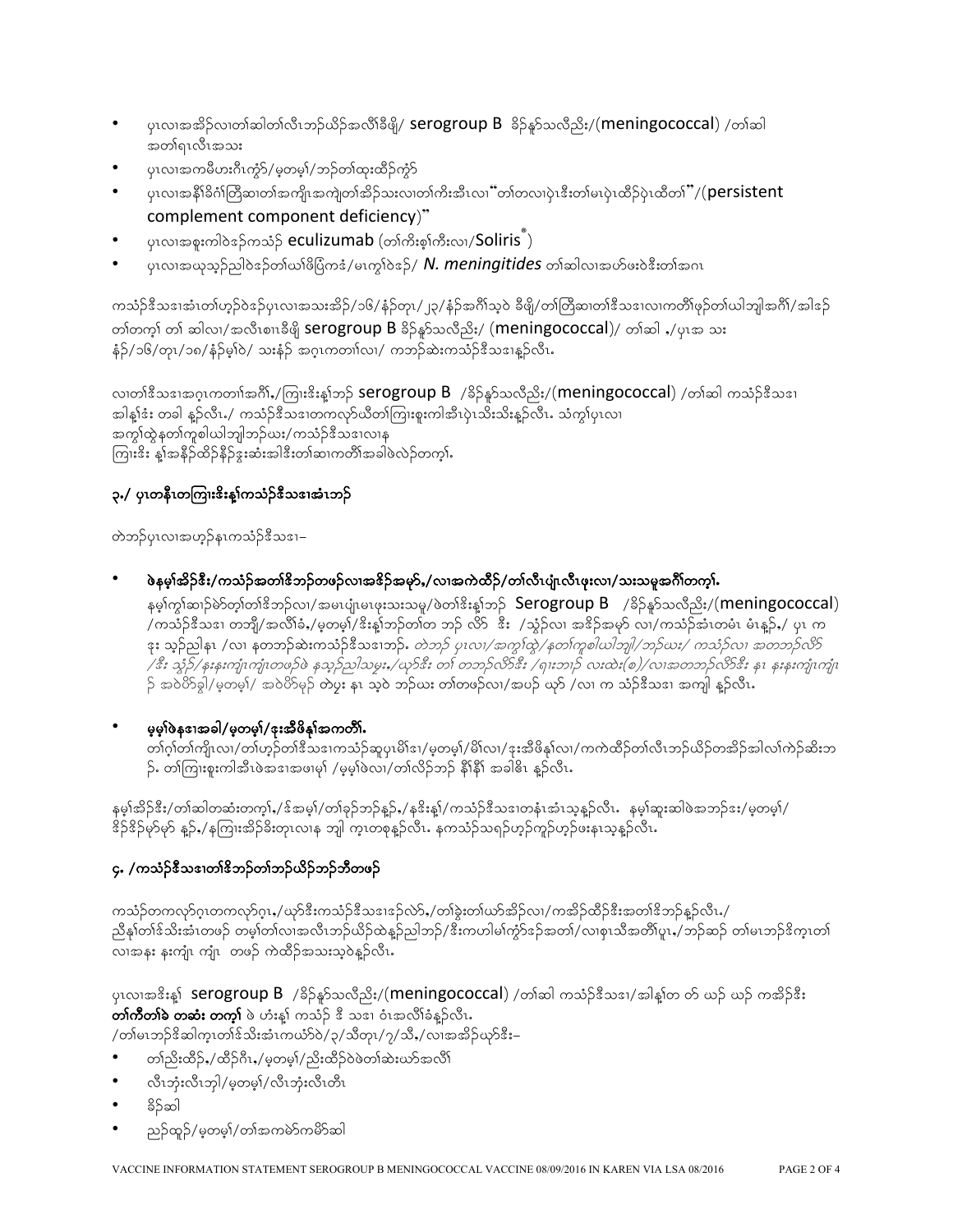- တၢ်ကိၢ်ထိဉ်/မှတမ္•ါ/တၢ်ဂိၢ်ထိဉ်  $\bullet$
- သးကလဲာ်အဲ့ဉ်ဒိုးဘိုး/မတမၢ်/ဟာဖာဟား

#### တၢဴကီတၢ်ခဲအဂၤတဖဉ်လၢအကဲထိဉ်အသးသူ/ဖဲတၢ်ဆဲးကသံဉ်ဒီသဒၢအံၤဝံၤအလိၢ်ခံ–

- တဘျိတခ်ိဉ်/ပုၤမဲာ်ခံးသူ/ဖဲတၤ်မၤက္ဂၤ်တၤ်အိဉ်ဆူဉ်အိဉ်ချု/ဝံၤအလိၢ်ခံႇ/ပဉ်ယှာ်ဒီးတၤ်ဆဲးကသံဉ်ဒီသဒၤနူဉ်လီၤႉ တၢ်ဆ္ဉ်နိၤ/မဲ့တမ့ၢ်/ မံလီၤ /၁၅/မံးနံးယဉ်ယဉ်/ဒီသဒၢတၢ်မဲာ်ခံးသူႇ/ဒီးတၢ်ဘဉ်ဒိဘဉ်ထံးလ၊တ၊်လီၤယံၤသ္ဝဲနူဉ်လီၤႉ တဲဘဉ်နကသံဉ်သရဉ်/ဖဲနမ္ါးတူ၊် ဘဉ်လ၊ / န<sup>္ဌိ</sup>ဉ်မူၤႇ/မှတမ့)/တၢ်ထံဉ်ဆီတလဲ/မှတမ့)/တၢ်သိဉ်လၢနန۱်ပူၤအခါတက္i်.
- ပုၤတနိၤမၤန္1်/ဖံဘဉ်ခိဉ်ဆါ/လၢအဆါနးၓိဉ်မႈ/ၓီးယံာ်ထိဉ်ၓိဉ်န္1်/တၢ်ဆူးဆါလၢအမၤညီနှၤ်အသးလၢ/တၢ်ဆဲးကသံဉ်ၓီသဒၤသ္နန္ဉာလီၤ  $\bullet$
- ကသံဉ်ကသီတမံၤလၢ်လ၊်နူဉ်/ကဲထိဉ်/တၢ်ဒိဘဉ်လ၊တဘဉ်လိ5်ဒီးသွံဉ်ဒိဉ်ဒိုခ်မှာမှာ်သူဝဲနူဉ်လီၤႉ တၢ်ဒိဘဉ်လ၊/တ၊်ဆဲးကသံဉ်ဒီသဒၢနူဉ်/

မၤညီနု၊်အသးဘဉ်ႇ/တၢ်တယာ်အီၤလၢ/ကဲထိဉ်အသးတဘျိလၢ/တၢ်ဆဲးအဘျိ/၁/ကကွဲ၊်ႇ/ဒီးကကဲထိဉ်အသးလၢစုၤမံးနံး/ဆူစုၤနဉ်ရံဉ်ဖဲ ာ<br>-<br>တစ်ဆုံးကသံဉ်ဒီသဒၢအလိၢခံနဉ်လိၤ**.** 

<sup>ငွ</sup>်ကသံဉ်အဂၤအသိးႇ/ကသံဉ်ဒီသဒၢန္ဉာ်တၢ်ခွဲးတၤ်ယာ်စုၤဒိဉ်မႈ/လၢကကဲထိဉ်တၢ်ဘဉ်ဒိဘဉ်ထံးလၢဒိဉ်ဒိဉ်မှာ်မှာ်/မှတမ့ၢ်/တုၤလၢတၢ်သံတၢ်ပုၢ်နူဉ်  $\sqrt{3}$ l $\sqrt{2}$ 

ကသံဉ်ဒီသဒၢအတၢ်ပူးဖျံးနှဉ်တၢ်သမံသမိးအီးထီဘိန္နဉ်လီး . /လ၊ကမၤန္၊်/အါထိဉ်/တၢ်ဂ့ၢ်တ၊်ကျိုးအဂိၢ်ႇ/လဲၤက္ဂၢ်ဖဲ– www.cdc.gov/vaccinesafety/

### ၅. /တၢ်မၤဘဉ် $\&$ ဆါက္ၤတၢ်လၢ/အ $\&\&\$ အမှၢ်/မူ၊်ကဲထိဉ်အသးတခ်ီလဲဉ်.

## ယကြၢးယုထံဉ်မနုၤလဲဉ်.

ယုထံဉ်နှုံတၢ်တမံၤမံၤလၢအကဲထိဉ်တၢ်ဘဉ်ယိဉ်ဘဉ်ဘီလၢနဂိၢ်ႇ/ဒ်အမ္[တၢ်တဘဉ်လိ5်ဒီးသွံဉ်အပနိဉ်လၢအဒိဘဉ်တၢ်အဒိဉ်အမှာ်တဖဉ်ႇ// တၢ်ကိၢ်ထိဉ်ဖးဒိဉ်ႇ/မှတမ့ၢ်/တၢ်ဒိသူဉ်ဟ်သးလၢတမၤညီနှၤ်အသးတဖဉ်တက္i်ႇ/

တ**်တဘဉ်လိာ်ဒီးသွံဉ်အပနိဉ်လၢအဖိဘဉ်တ၊်**/အပနိဉ်အ<sup>မွ</sup>ဉ်အမှာ်တဖဉ်/ပဉ်ယှာ်ဒီးတ၊်ဖံးဘူဉ်ကပြုထိဉ်ႇ/မဲာ်သဉ်ဒီးကိာ်ဘိတဖဉ်ညိးထိဉ်ႇ /သါထိဉ်သါလိၤကိႇ/သးစံခြု့,/ခိဉ်မူၤ,/ဒီးဂံ၊စာ်ဘါစါနူဉ်လိၤ. /တၢ်အံၤညိနှစ်းထိဉ်လၢစုၤမံးနုံးဆူ/စုၤနဉ်ရံဉ်ဖဲတၢ်ဆဲးကသံဉ် ဒီသဒၢအ လိ်္ဂနံ န့ဉ်လီၤ.

## ယကြၢးမၤမန္နၤလဲဉ်.

နမ့္ပ်ဆိကမိဉ်လ၊/တၢ်အံၤမ္ပါ**တၢိနိဘဉ်လၢအဖိဉ်အမှာ်**/မ့တမ့)်/ဂ္ဂါဂိၢိအူအဂၤလၢအိဉ်ခိႏမ့္ပ်တသ္နဥ္**,**/ကိႏလိတဲစိဆူ/**9-1-1** ဒီးလဲၤဆူတၢ် .<br>ဆါ ဟံဉ်လ၊ အဘူးကတၢါတဖျာဉ်တက္i်. မှတမ့ၢ်ဘဉ်ဒီး,/ကိးလီတဲစိဆူနတ၊်ဟူဉ်ကသံဉ်ဒၢးတက္i်.

တါနဉ်အလို၊်ခဲ,/တၢိဒိဘဉ်ကြုးတ၊်ဟ်ဖျါထိဉ်အီးဆူ/Vaccine Adverse Event Reporting System (VAERS)/နဉ်လီး. နကသံဉ်သရဉ်ကြၢးဟ်ကီၤတၢ်ဟ်ဖျါအံၤႇ/မ့တမ့)်/ နမၤအီၤလၢနနိ $\mathfrak f$ က စ $\mathfrak h$  သ္/ စီဖိုု လၢ/  $\mathsf{VAERS}\;$  /အပှာ်ယဲၤသန္ဖဖဲ/ Www.vaers.hhs.gov ,/မ္ဘတမ္န)/ ကိႏလီ တဲစိဆူ/1-800-822-7967/န္5်လီၤ.

VAERS /တဟုဉ်တၢ်ဟုဉ်ကူဉ်ဟုဉ်ဖးလၢ/တၢ်အိဉ်ဆူဉ်အိဉ်ချ့ဘဉ်.